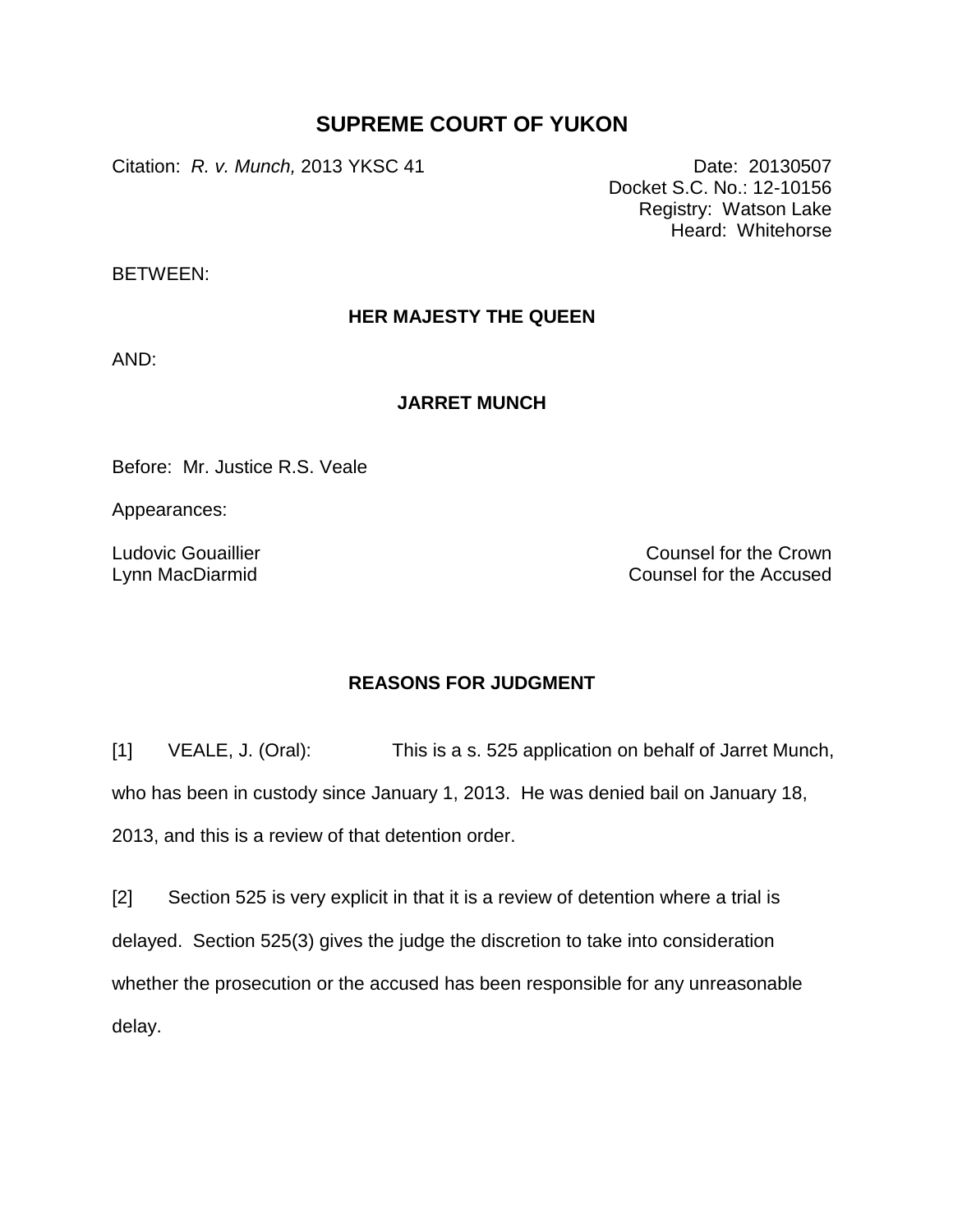[3] The trial has been set for June 5 in Watson Lake. Defence counsel has indicated that she has not had disclosure of specific statements in the form of either a DVD recording or a transcript relating to her client, Mr. Munch. The original request was made on January 14, 2013, to Crown counsel, and there was an indication that there was another discussion which took place on January 22, indicating that there would be some material provided, or some disclosure provided in the following three weeks, which clearly did not occur.

[4] However, there is a reverse onus on Mr. Munch to satisfy the Court as to why his continued detention is not justified under s. 515(10) on either the ground that it is not necessary to ensure his attendance at trial, or not necessary to ensure protection and the safety of the public, or a substantial likelihood that he will commit a criminal offence or interfere with the administration of justice.

[5] He is charged with two offences, possession of marihuana and possession of cocaine for the purpose of trafficking. Counsel for Mr. Munch indicates that there will likely be a guilty plea with respect to the possession of the 17 grams of marihuana.

[6] The allegations with respect to the possession for the purpose of trafficking are a little more complex and they are as follows. I am taking this directly from the show cause that took place on January 18, 2013. At approximately 10:30 a.m. on December 31, 2012, four RCMP members attended the residence and gained entry using a metal ram. I am referring to the residence of Mr. Munch. Inside the residence, officers noticed a Ms. Shaylene Porter in the living room on the sofa, along with her son, who was approximately three years of age, on a mattress on the floor. Officers heard a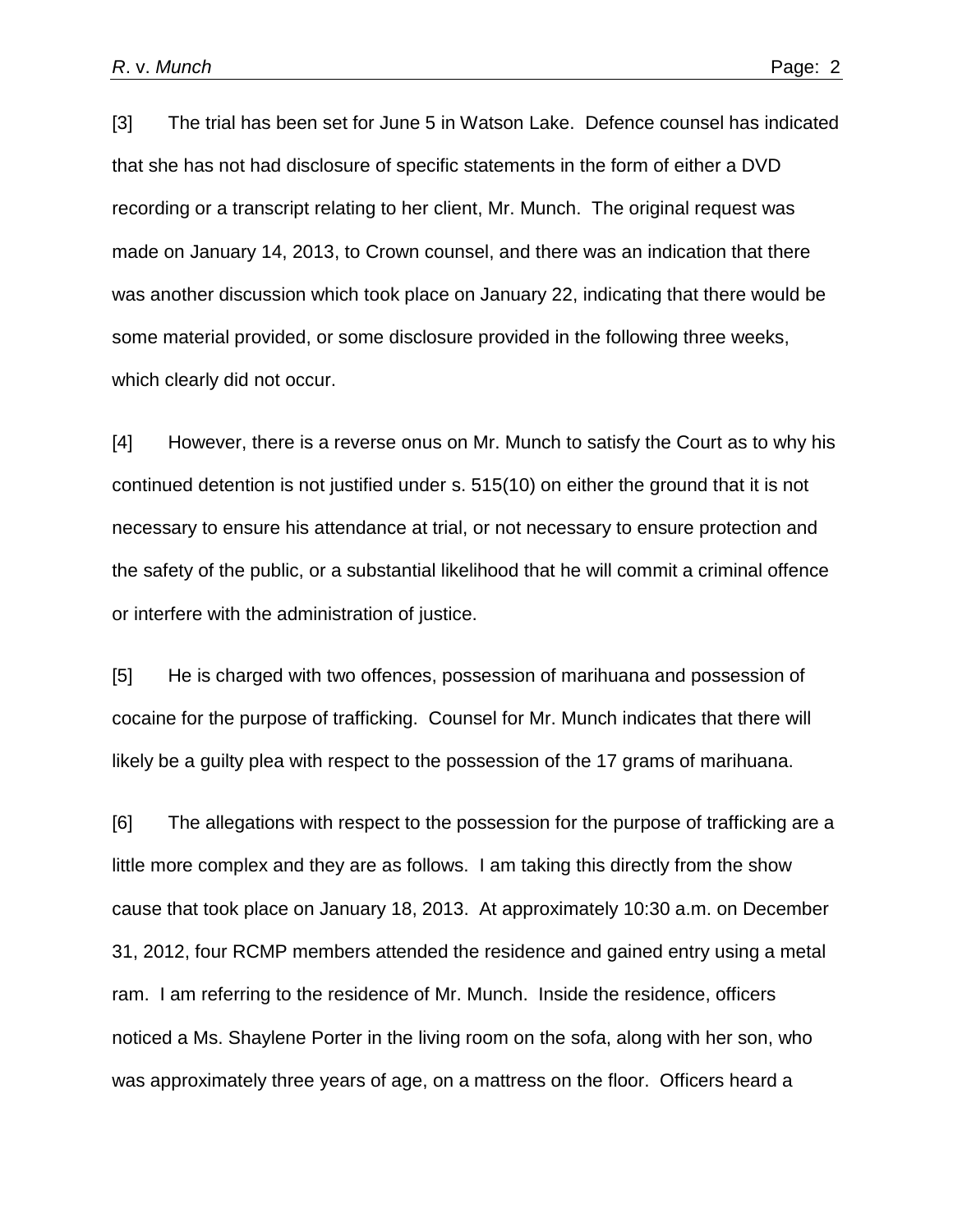commotion from one of the two bedrooms in the home. Constable Gossen went to one of the bedrooms and found Jarret Munch standing in the doorway. He was directed to get on the ground on his stomach, and he did so. At this point, Constable Dirnback kicked in the door of the second bedroom and saw an individual who was later identified as Tyler Voss, and he was observed throwing items outside of the bedroom window. Officers later identified these items as two bags containing several individually wrapped bags both of hard and soft cocaine. One of the bags contained 22.3 grams of powder cocaine; the other bag contained 56 grams of rock cocaine.

[7] There were other items located in the residence indicative with drug trafficking, including 17 grams of marihuana, which was found in the room where Mr. Munch was located. Also, the officers found two digital scales, five cell phones, several Ziplock bags with corners torn off, crack and marihuana pipes; \$857 in cash was found on Tyler Voss's person incidental to arrest. A Ziplock lid with unknown white powder was found in the kitchen, to which Mr. Munch later disclosed to officers in a warned statement that the white powder was sugar used for cutting cocaine.

[8] Now, all three of - these are the allegations of course - but all three of the individuals were arrested. Ms. Porter, I understand the charges have been dropped with respect to her, but the trafficking charge against Mr. Voss is still outstanding and is scheduled to be dealt with in June in Watson Lake as well. He has no criminal record, as I understand, and has been released with a \$5,000 cash deposit.

[9] So there is, clearly, an arguable issue with respect to the case before me. Unfortunately, Mr. Munch has a cocaine addiction. I think that is right, is it not, counsel?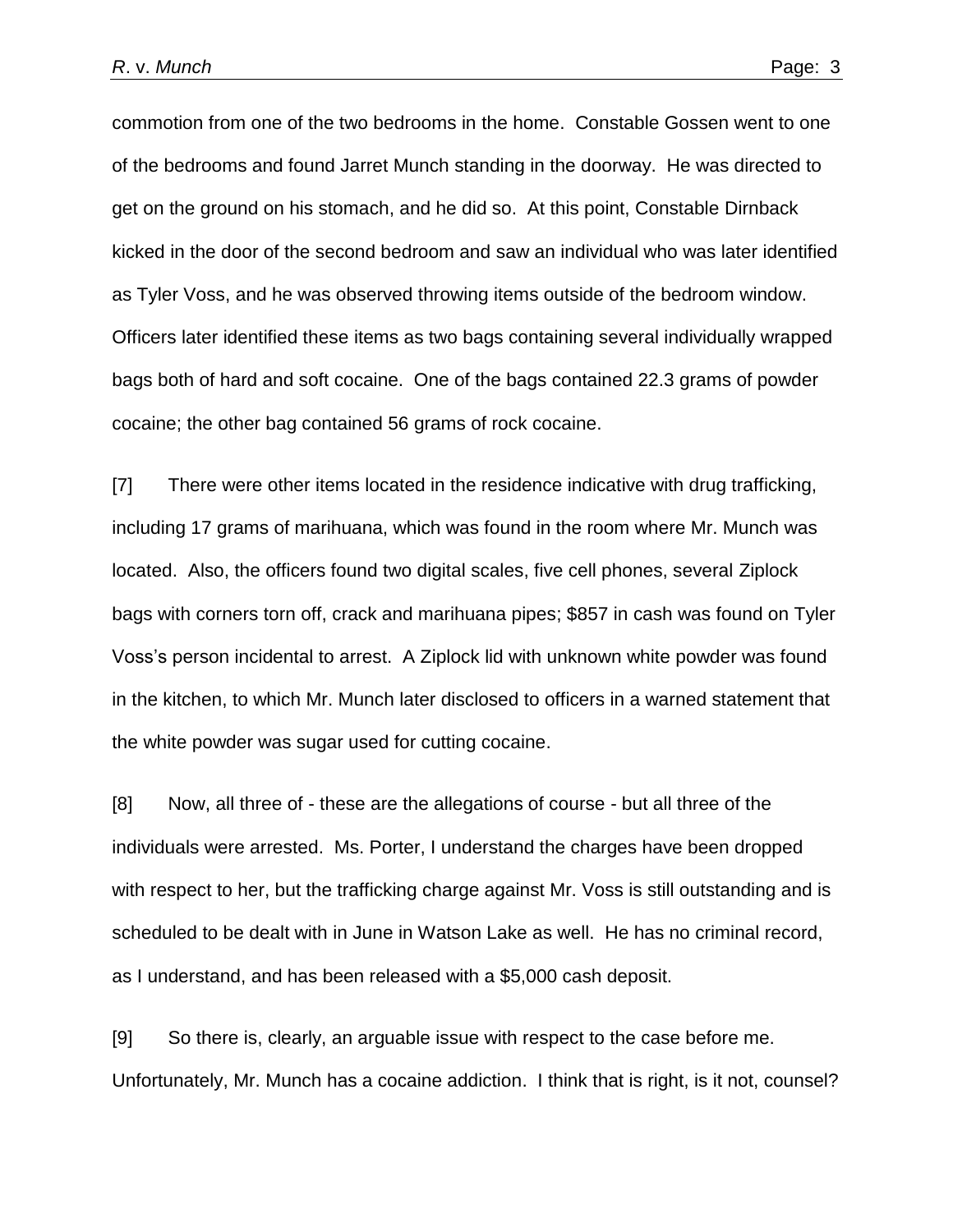Yes. And that, unfortunately, has led to a great deal of trouble with respect to his past. He has a long criminal record with at least five possession or trafficking offences from 1996 to 2007. I note that the sentences in those matters were 30 to 45 generally, suggesting that he has been a small player. That is a consideration in this particular section as to whether someone is a big trafficker or a small trafficker. He also has a failure to appear in 2000, and a failure to comply with a probation order in that year. In 2001, he failed to attend court; in 2003 he failed to attend court and comply with a probation order; in 2005, he failed to comply with a recognizance and escaped custody. In 2006, 2007 and 2008 he failed to comply with a number of process offences, such as not complying with probation orders, and ultimately three offences in 2008. I am advised by the Crown that he has an outstanding warrant from Alberta for a breach of probation. In 2012, he was convicted of assault causing bodily harm and a failure to attend court.

[10] I should indicate, however, that the defence has produced, and I thank them for producing the report from DVTO, entitled "Offenders Services: Enhanced Treatment Report" dated November 22, 2011. That is some time ago, but in Mr. Munch's favour I must say that he complied with all the requirements and did take the spousal abuse program and attended as required, except on one occasion where he had a reasonable explanation.

[11] The release plan put forward by the defence is that there will be \$1,100 cash deposit with two sureties. One surety is from Shayne Tibbett from Lower Post. He indicates that he will put a \$1,000 no cash deposit. He indicates that he is hopeful of being employed at the Wolverine Mine, which is between Watson Lake and Ross River,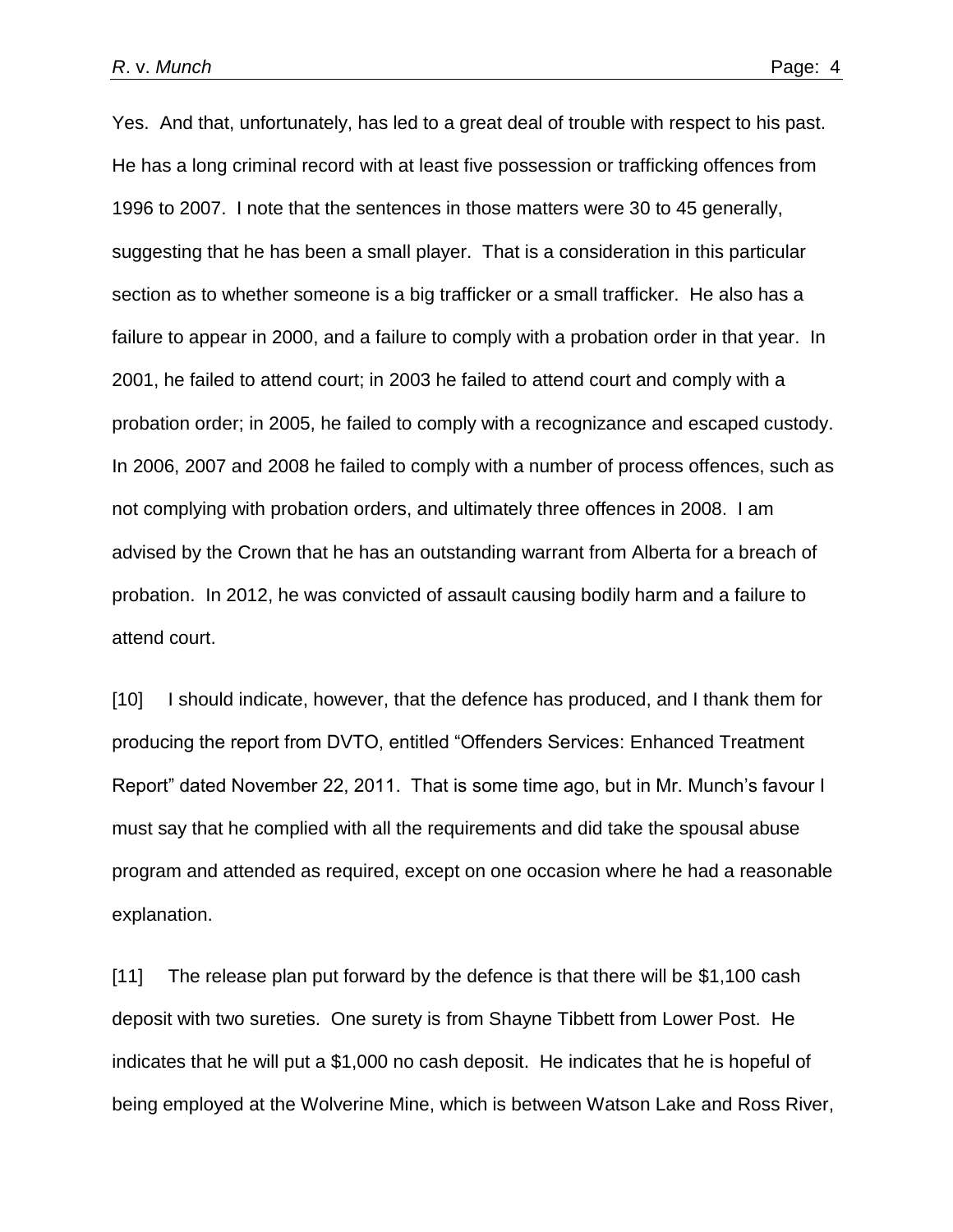so I am not satisfied that as a proposed surety that -- I do not have any difficulty with him as an individual or what he is presenting, and the Crown has no difficulty with the sureties either, but I am not satisfied that he will be able to keep any sort of an eye on or control over Mr. Munch.

[12] The second proposed surety is Josephine Elliott, and she is a friend of Mr. Munch's family, has known him for five years, and she has lived in the community of Watson Lake all her life. She has a grade 10 education. She also works at the Super A grocery store. She is a very solid citizen, there is no criticism of her coming forward and offering a \$1,000 no cash deposit, as well as the opportunity for Mr. Munch to stay at her residence pending the trial.

[13] I am very concerned about the lack of diligence on the Crown's part, not in terms of setting a trial date, but just in terms of responding to disclosure. The entire process breaks down when there is no disclosure because defence counsel cannot get instructions from their client because they do not know the real evidence that is out there before them, and it makes settlement of these matters extremely difficult. I am really dissatisfied with the delay in the Crown disclosure in this matter.

[14] However, I am concerned about the significant drug-related record of Mr. Munch. I know he has made some efforts recently to get his act together, but it is a very short distance to the trial date, a matter of several weeks, and I am basically not satisfied that there is not an issue with respect to the secondary ground, and that is the possibility that he may commit a further criminal offence or interfere with the administration of